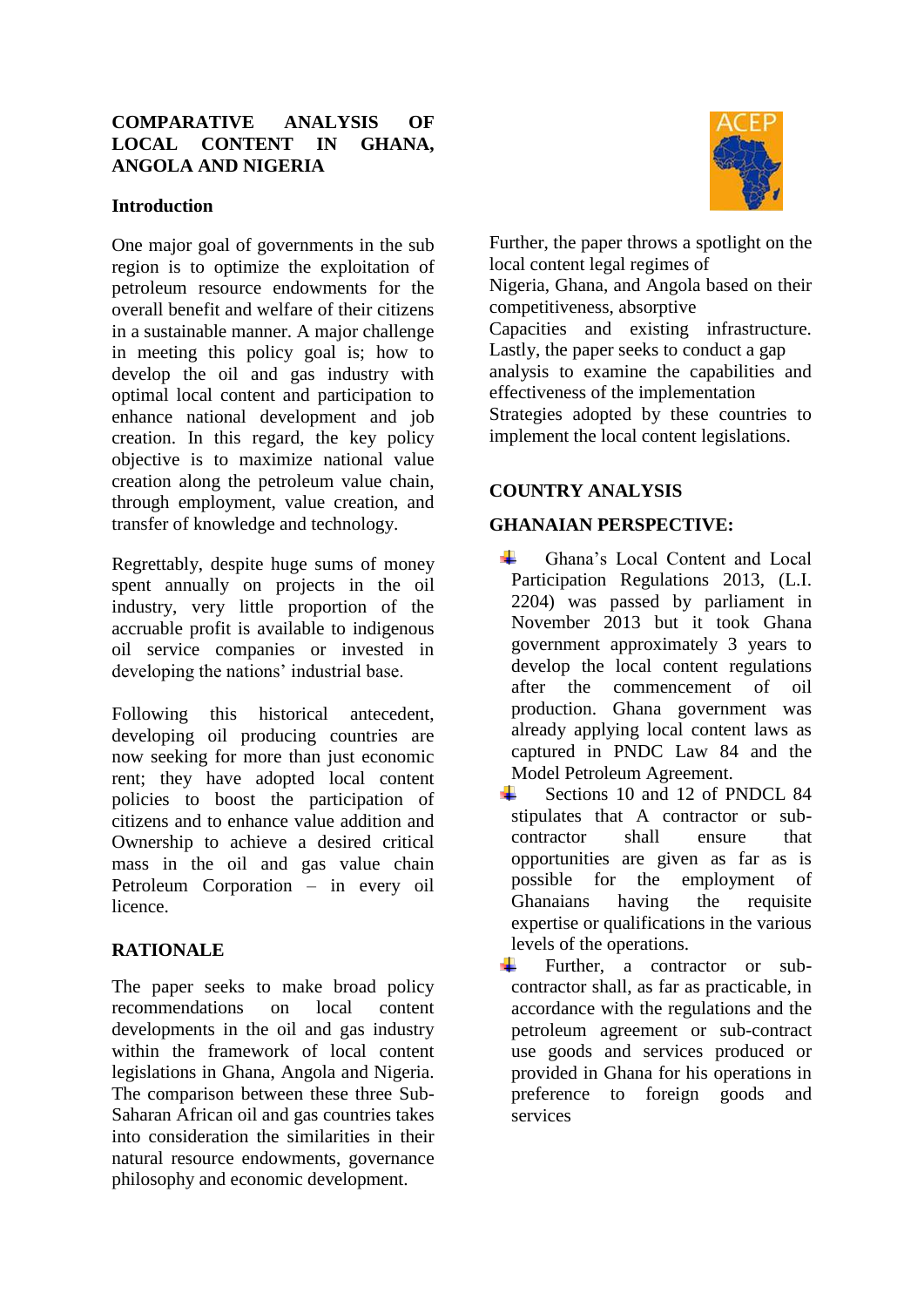### **NIGERIAN PERSPECTIVE:**

The local content policy action started in 1971 through the establishment of the Nigerian National Oil Corporation, (NOC). NOC was established as a vehicle for the promotion of Nigeria indigenization policy in the petroleum sector.

- $\div$  The Nigerian Oil and Gas industry Content Development Act 2010, (Act No. 2) is framed within the context of growth of Nigerian entrepreneurship and the domestication of assets to fully realize Nigeria's strategic developmental goals.
- $\overline{\phantom{a}}$  The scheme, has the potential to create over 30,000 jobs in the next 5 years, is geared to increasing the domestic share of the \$18 billion annual spending on oil and gas from 45% to 70%, in addition to enhancing the multiplier effects on the economy, through refining and petrochemicals.
- **ANGOLAN PERSPECTIVE**: In 2002, the Angolanization policy framework was developed on the back of the Petroleum Decree-Law 20/80 which requires oil companies operating in Angola are required to develop their Angolan workforce from 70% to 90% as well as develop the local supplier market by 2010. The staffing targets are based on worker grades: (1) 100% Angolanization will be required for unskilled workers, e.g., drivers, janitors, etc. (2) 80% Angolanization will be required for mid-level workers, e.g., travel agents, machinists, etc., and (3) 70% Angolanization will be required for higher level staff, e.g. managers, geologists, engineers, etc.
- $\overline{\phantom{a}}$  Regrettably, the Angolanization targets have not been met till date as a result of the inadequate local capacity and general low level of expertise in certain key priority areas.

### **Policy Summary**

### **The common thread that runs through successful local content policies include the following principles:**

- $\leftarrow$  There is no single approach to local content development; the policies need to reflect the political and commercial realities of the local environment overruns.
- **↓** Local content development should focus on value addition in-country spend and not ownership.
- $\overline{\phantom{a}}$  There must be an effective local supplier's development programme to boost the competitiveness of the indigenous people.
- The concept of 'Local Content' should be addressed in developing a robust local content policy. This is the phenomenon where communities within which petroleum activities take place demand more compensation from the industry.

**CONCLUSION**: The wheel of local content development in the oil and gas industry in Sub-Saharan African countries has been set in motion. Although critics argue that such policies undermine efficiency, distort competition and deter investment in the economy. Ghana, Nigeria and Angola have made great strides in the local content front. It is quite clear that Nigeria has a robust governance structure for the effectual implementation of the Nigerian Content law. Also, due to abundance of transferable skills and absorptive capacity of the economy, they have also made significant gains in boosting local participation in the area of human resourcing and supply chains.

The wilful return of well-educated and trained Ghanaians in the diaspora with strong industry and professional experience has served as a catalyst to the growth of local content. They have contributed to the human capital